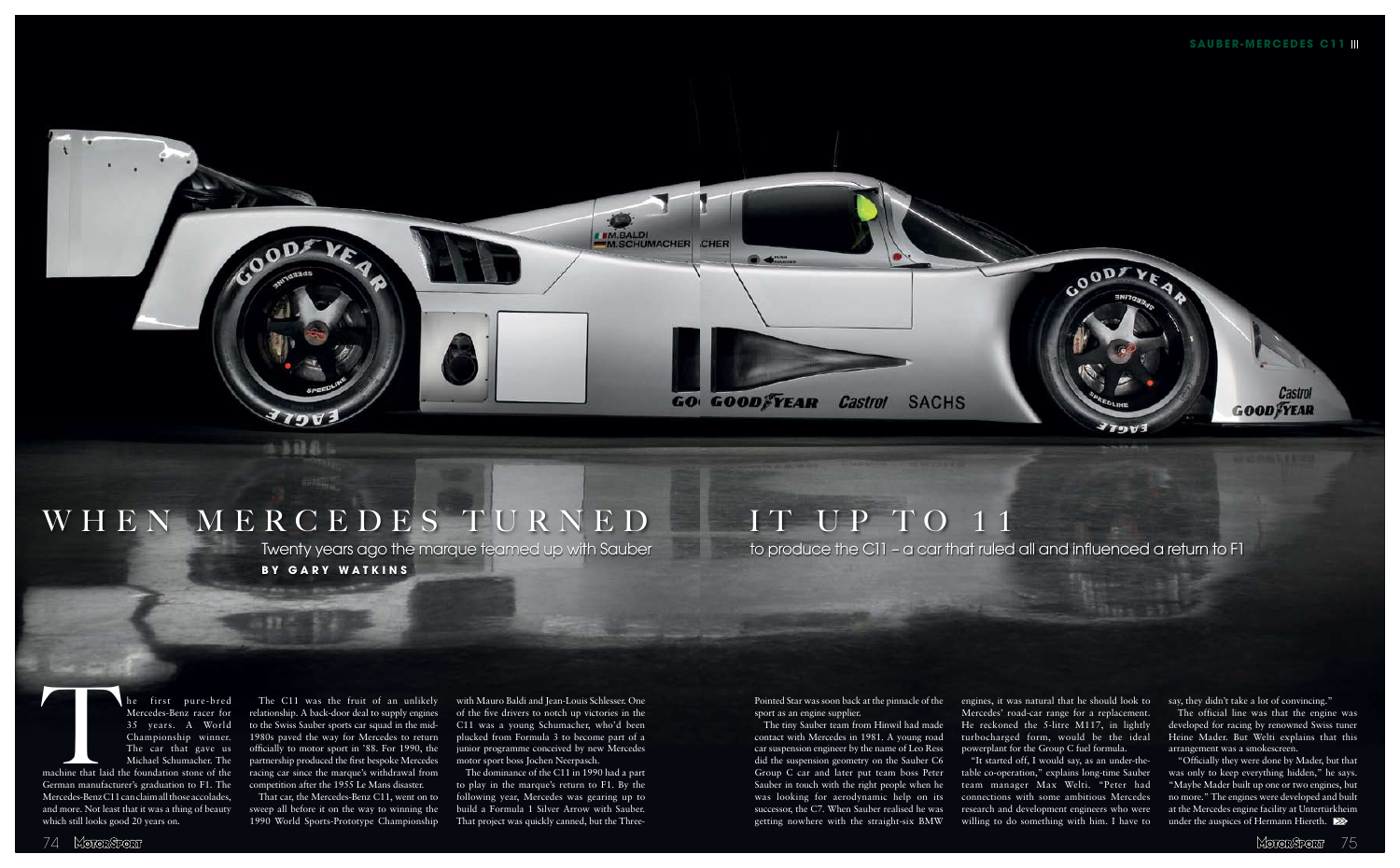

The first Merc-engined Sauber, the C8, appeared in 1985. The following year, Mercedes badging appeared on the Sauber for the first time at the behest of new sponsor Kouros, the Yves Saint Laurent aftershave brand. A first World Championship victory at the Nürburgring in '86 and another win at the same track in the German Supercup sports car championship the following year played a role in persuading Mercedes to return to motor sport in an official capacity. The historic board decision, which also encompassed the DTM, was made on January 12, 1988.

Two cars would be entered in the full WSPC that year under the Team Sauber Mercedes banner with sponsorship from the AEG electrical goods company, which was owned by Daimler-Benz. The following year, the cars would become Silver Arrows and go on to win both the World Championship and the Le Mans 24 Hours.

"I saw a business opportunity and sold them the idea of using carbon bits and pieces," he says. "We started off doing splitters, rear wings and turbo plenums, and from there it went to us producing the tubs for the C11 and the C<sub>291</sub> race cars."

The C11 was a Mercedes-Benz rather than a Sauber because it was the first car designed by the Swiss team with access to the manufacturer's full resources. That was in stark contrast to its predecessor, the 1989 WSPC-winning C9/88, whose origins could be traced to the early '80s.

The C9 had been built around the same aluminium honeycomb monocoque as the C7, which Ress had designed in 1982. Interestingly, he had found the time to draw the tub while on gardening leave after quitting Mercedes to go to work for BMW. It wasn't until 1985, with the Merc project already under way, that he would become Sauber's first full-time engineer.

> The first C11, number C11-89-00, had its maiden run at Paul Ricard in October '89. This chassis, built by a Swiss supplier rather  $\blacktriangleright$



Sauber's technical department grew together with its relationship with Mercedes. Yet it didn't have the expertise to produce a carbon-chassis car. Not until Englishman Dave Price joined as team manager, or as he puts it "a glorified race engineer", early in '88. Coincidentally, Price had just started DPS Composites in Surrey.

The first Mercedes Group C car built on the experience of the C9/88, a family resemblance is evident, but it was in effect all new.

"The C11 was an improvement in every area,"

says Ress. Those improvements included the carbon tub, a switch from rockers to pull-rod suspension and a bespoke gearbox developed by Mercedes to replace the previous Hewland transmission. "That allowed a proper integrated rear end that was much stiffer than before."

The big advance, however, was in terms of aerodynamics. The detailing on the C11 in these photographs, the very first chassis built, stands in comparison with the best LMP prototypes of today.

"We learnt a lot about getting air out of the wheel arches," explains Ress. "We could do all these details because we were using a rollingroad wind tunnel for the first time. I think we were the only team using a rolling-road tunnel. We made a lot of small steps that added up to a very nice car." And a beautiful car.

"It was very much my design style, something I learnt from Mr Sauber to pay attention to the details," Ress continues. "Peter always told me that a racing car has to look nice."



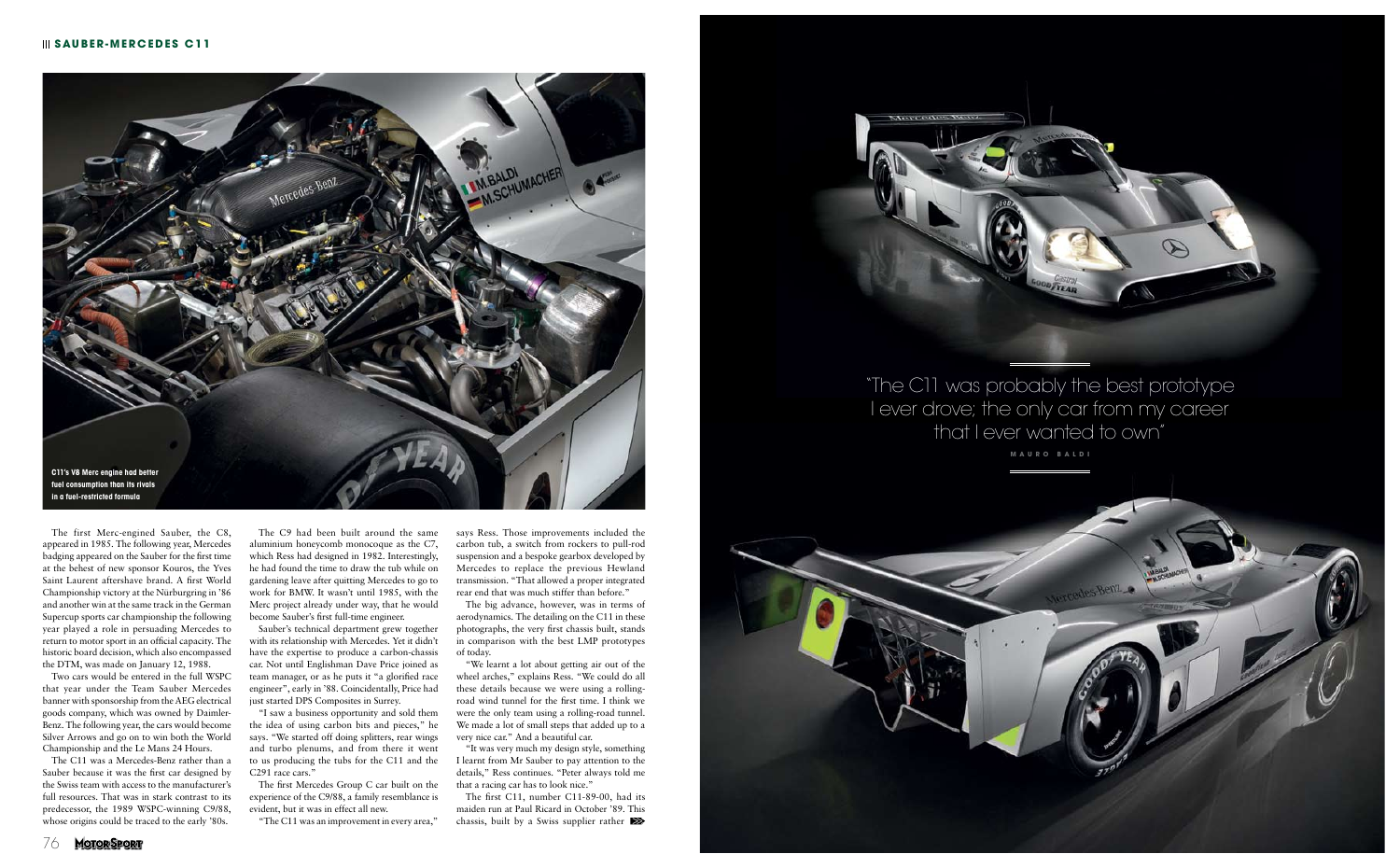than DPS, is what Ress calls a "test piece" that remained in service throughout 1990, even though it was unable to race because of some minor rule changes.

The new design didn't race until round two of the WSPC at Monza in May. Sauber hedged its bets for the season opener at Suzuka, taking one C11 and one C9/88, only for Schlesser to crash the new car in qualifying. He and new teammate Baldi had to revert to the spare C9/88.

If the C9/88 was good enough to beat rivals from Jaguar, Nissan, Toyota and Porsche, the C11 pummelled them into submission. Baldi and Jochen Mass qualified one-two at Monza, the pole man ending up the better part of two seconds ahead of the 'best of the rest', the Jaguar XJR-11 driven by Martin Brundle.

That set the tone for the rest of the season. The only time the Merc would be beaten was at Silverstone. Baldi and Schlesser were on course for victory when an engine failure brought an end to their race when they had a lead of 50

seconds after just 40 laps. There was no back-up car in the race, because the car Schumacher shared with Mass had been thrown out of the event for receiving outside assistance after stopping on track in practice.

Baldi rates the C11 as "probably the best prototype I ever drove" and the "only one of the cars from my career that I ever wanted to own".

"The C11 was the first car after I left Formula 1 that was really enjoyable to drive," he

explains. "It gave you the same feeling as an F1 car. You could really drive that car, even though it was a heavy sports car.

"It was such an honest car: you could feel what was going to happen next, if you were going to lose the front or if you were going to lose the rear."

So good was the C11 that Baldi took Eau Rouge flat on the way to pole position for the Spa race in early June. Not bad for a 900kg car with perhaps 1000bhp in qualifying trim.

Team Sauber Mercedes may have switched to Goodyear tyres for 1990, but a development programme embarked upon with Michelin in '89 paid dividends.

"Michelin was able to put telemetry on the car, which meant we were probably the only team able to measure suspension loads and tyre temperatures and pressures," recalls Ress. "We learnt a lot about how downforce changes and how to put it on the road. The centre of pressure didn't shift in braking or acceleration. That made the C11 very easy to drive."

There were any number of reasons why Team Sauber Mercedes was nigh-on unbeatable





"It was a state-of-the-art chassis, with a very good engine that had excellent fuel consumption," reckons Ress. "And, of course, we had very good drivers."

Sauber had paired its two superstars<br>
for 1990. Baldi and Schlesser had<br>
gone head-to-head for the title in '89,<br>
the Frenchman coming out on top.<br>
Meanwhile, veteran Mass would act as tutor to for 1990. Baldi and Schlesser had gone head-to-head for the title in '89, the Frenchman coming out on top. the youngsters: Schumacher, Heinz-Harald Frentzen and Karl Wendlinger.

Silk Cut Jaguar team leader Brundle has few memories from the 1990 WSPC bar "desperately trying to hang on to the Mercs" aboard the latest turbocharged XJR-11.

"We could just about stay with them on a banzai lap, but we could race with them. That Mercedes was driveable: it had more downforce than us and less turbo lag. We couldn't match them for fuel consumption, and, of course, they had some tidy pedallers."

Price, who left Sauber over the winter to join Nissan's British-based assault on the WSPC, reckons it was barely a fair contest. The lowin 1990.  $\blacksquare$  stressed V8, with a four-valve head since the hence the reason Team Sauber Mercedes  $\blacksquare$ 

start of 1989, was the key. This, remember, was the last year of the Group C fuel-formula: each C1 car was restricted to an allocation equal to 51 litres per 100km.

"They got much better fuel numbers than anyone else," he says. "A big-capacity singlecam lightly turbocharged was perfect for Group C, and 'Schless' was exceptional on the fuel and Mauro pretty good, too. That was probably why they were unbeatable."

The successes of the C11 in 1990 played a part in the decision to go F1. Neerpasch told *Motor Sport* in 2005 that F1 was on the agenda from the moment Mercedes returned to racing. Welti and Ress aren't convinced; they don't remember any talk of F1 until 1990.

"The C11 was so much better than everything else," says Welti, "and I'm sure that was a key element in the decision to go F1."

Harvey Postlethwaite joined up to lead the technical assault on F1 early in the summer, only to leave before the leaves fell from the trees. The Mercedes board opted against signing off the F1 programme at a time of recession. Sauber went ahead and made the jump, ostensibly on its own, for 1993 and in '94 its Ilmor V10s carried Mercedes badges.

The success of the C11 may have set Mercedes and Sauber on the path to F1, but it also resulted in complacency. Its successor for the 3.5-litre formula was not a great car.

"Do we have to talk about the C291?" asks Ress. "It is not a nice time to remember.

"Making the C11 had been quite easy: it was amazing how little effort we had to put in to make such a good car. Maybe that affected us."

The C291 was beset by what Ress calls "engine, gearbox and performance problems", hence the reason Team Sauber Mercedes